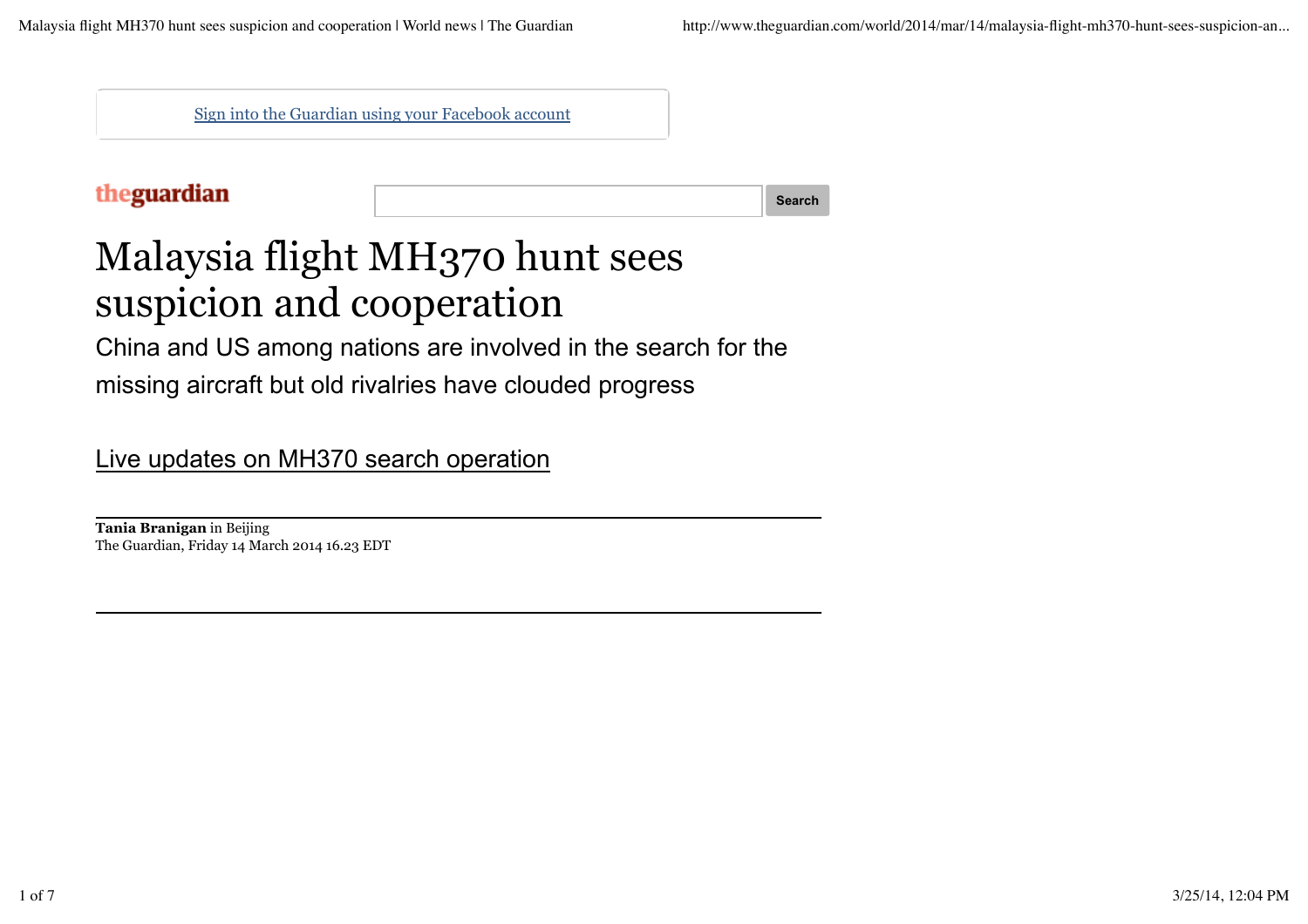

Thirteen nations are now involved in the search for missing Malaysia Airlines flight MH370. Photograph: Hotli Simanjuntak/EPA

In a region often fraught with tensions over territory and shifting power, the sight of 13 countries co-operating for a common goal is rare and welcome. Yet questions over the use and sharing of information during the hunt for MH370 have revealed the continuing suspicions between them.

The extraordinary revelation that US investigators believe the plane could have flown for up to five hours emerged only via a Wall Street Journal article based on unnamed sources. In public, officials are saying little. How much they are disclosing to Malaysia – and to China, which had more than 150 passengers aboard the flight – is unclear.

China is deeply suspicious of the US role in the region. Some wondered if the reports on the US findings, with their unnamed sources, were designed to allow the US to avoid explaining too much about its technical knowhow.

Others suggested it might be, rather, an issue of discretion: "There's no sense reminding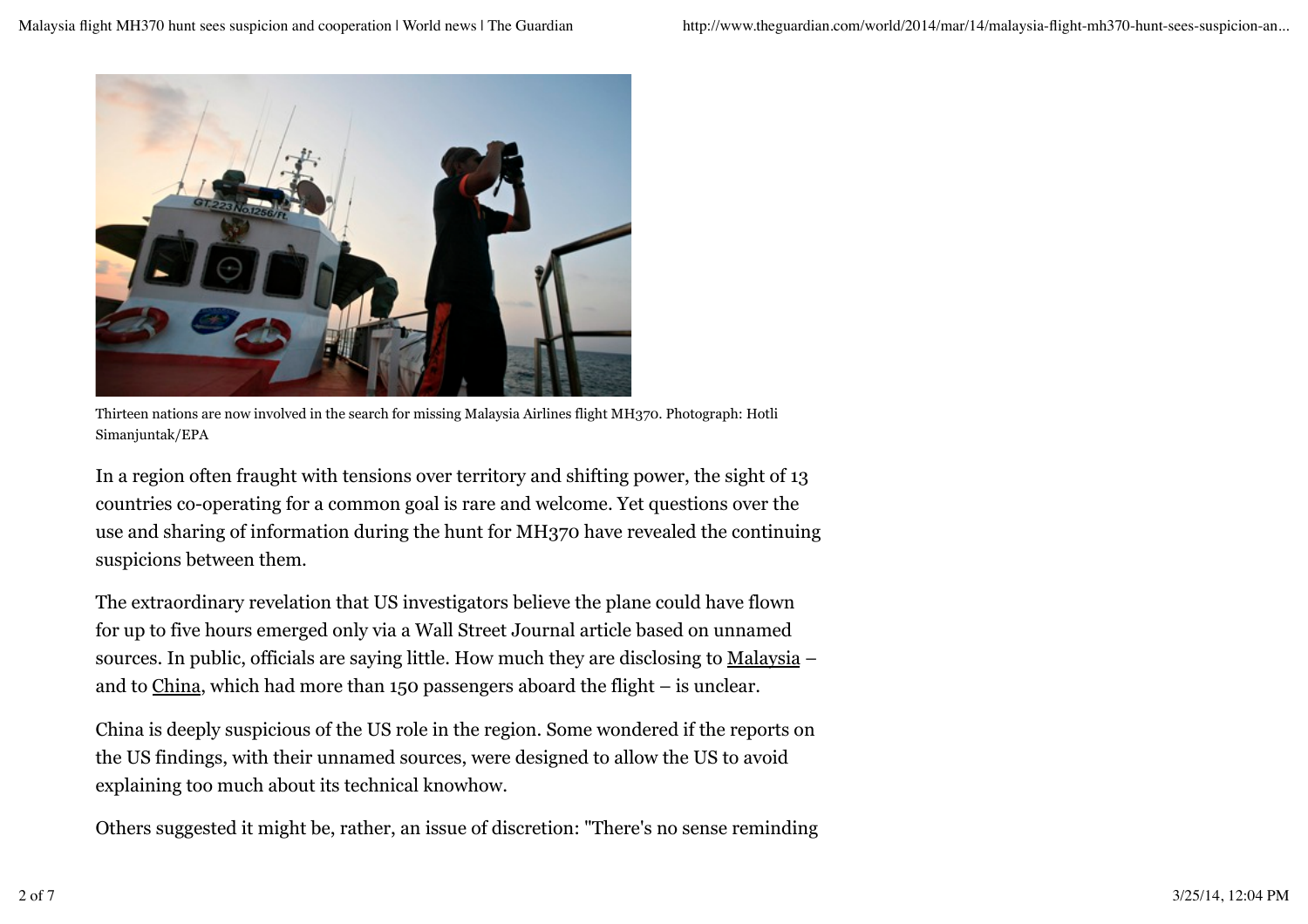everyone – especially China – how much better you are at this than everyone else," said James Manicom, a research fellow at the Centre for International Governance Innovation in Waterloo, Canada. "Better to be modest and constructive than turn up and remind everyone how overwhelming your technical and military advantages are."

Elsewhere, patience appears to be fraying as the days go by. China, under pressure to show it can protect its citizens overseas, has repeatedly urged Malaysia "to report what they have … in an accurate and timely fashion".

Malaysia has criticised China for releasing satellite images which it had not passed to Kuala Lumpur. Vietnam at one stage scaled back its search, complaining of insufficient information. Malaysia reportedly chided Vietnam for announcing possible discoveries of debris prematurely.

"We should be cheered by the intentions they have of working together [but] their ability to work together has been proved to be wanting," said Taylor Fravel of the security studies programme at the Massachusetts Institute of Technology – though a large part of the problem, he noted, "is that it seems the Malaysians internally are not talking very well to each other".

As Malaysia sought to confirm whether radar sightings were, as it thought, of MH370, one obvious question was whether neighbouring countries could help. But asked whether the plane had suddenly disappeared off the radar screen, or flown out of Malaysian radar range, the transport minister said the information was "too sensitive". It was not until Friday that he said Malaysia would share raw radar data with US investigators.

"Given existing tensions in the Asia-Pacific region and strained communications between several key regional countries, it is hard to imagine meaningful co-operation or military transparency between them on information such as radar readings in the effort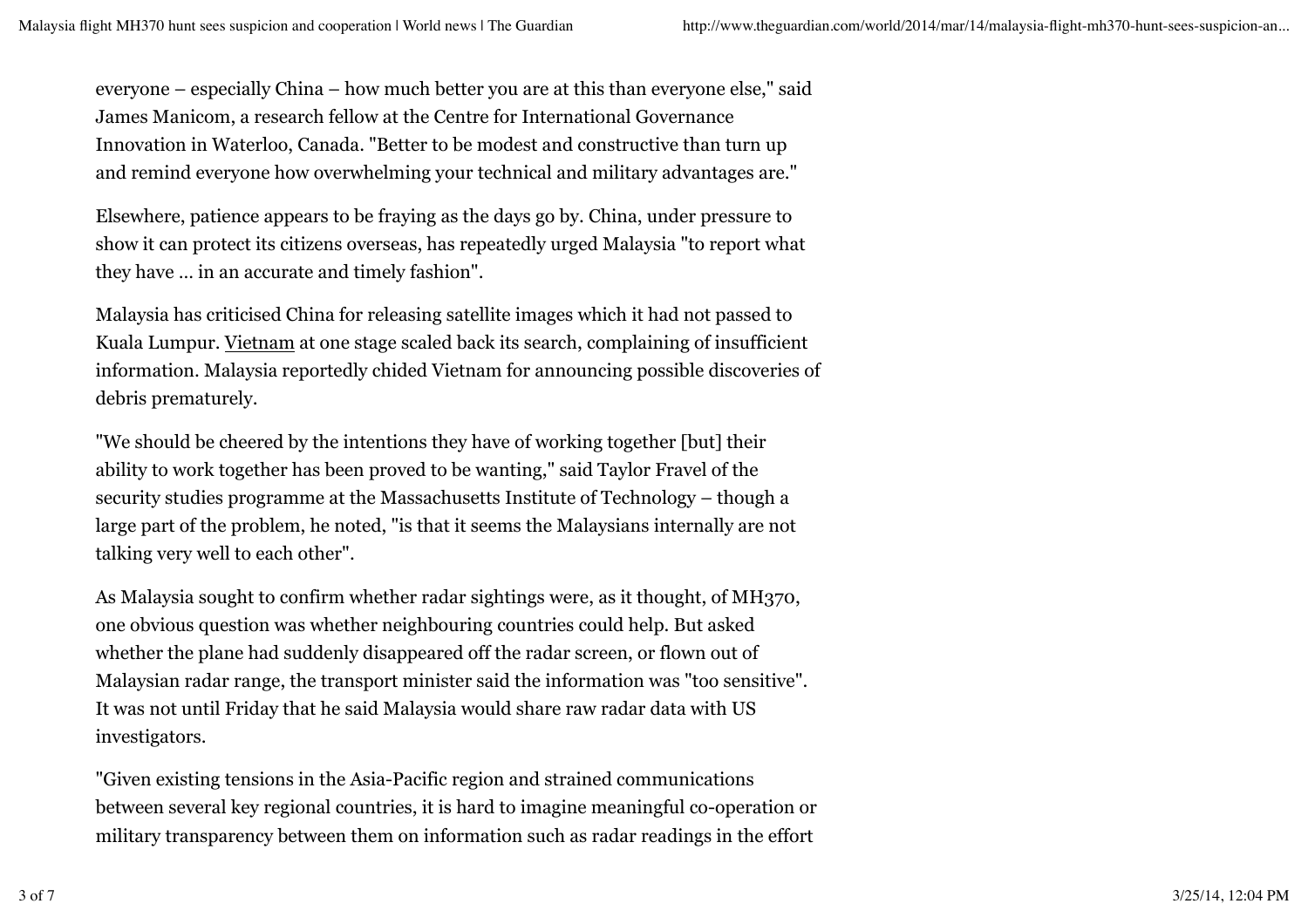to locate the Malaysian Airlines flight," said Stephanie Kleine-Ahlbrandt, director of the Asia-Pacific programme at the Institute of Peace. Christopher Hughes, an expert on relations in the region at the London School of Economics, added: "This has been the problem since the end of the Cold War and really since the end of world war two … They have entrenched rivalries over so many issues – territorial, historical and so on – that it is almost impossible to get them to move toward any meaningful multilateral system.

"They are so hung up on issues of sovereignty and non-intervention and suspicion of each other that it stops them working on the issues that really matter."

The South China Sea – one of the main areas of the search – is at the heart of a complex six-party territorial row; "Malaysia was supposed to be the country getting along with China among the claimants in the South China Sea, but even that relationship has deteriorated [recently]," noted Manicom.

Despite the frictions, analysts see positive signs: "What's remarkable is that Vietnam has allowed two Chinese electronic surveillance planes to fly through its airspace," said Fravel.

"Actually, this is not a multinational search; each country has searched by themselves," added Hong Nong, a professor at China's National Institute for South China Sea Studies.

"[But] In my opinion, through this event, it will be good if every country could increase the possibility of co-operation in undisputed areas."

 $\blacktriangledown$ theguardian US edition

### Get the Guardian's daily US email

Our editors' picks for the day's top news and commentary delivered to your inbox each morning.

**Sign up for the daily email**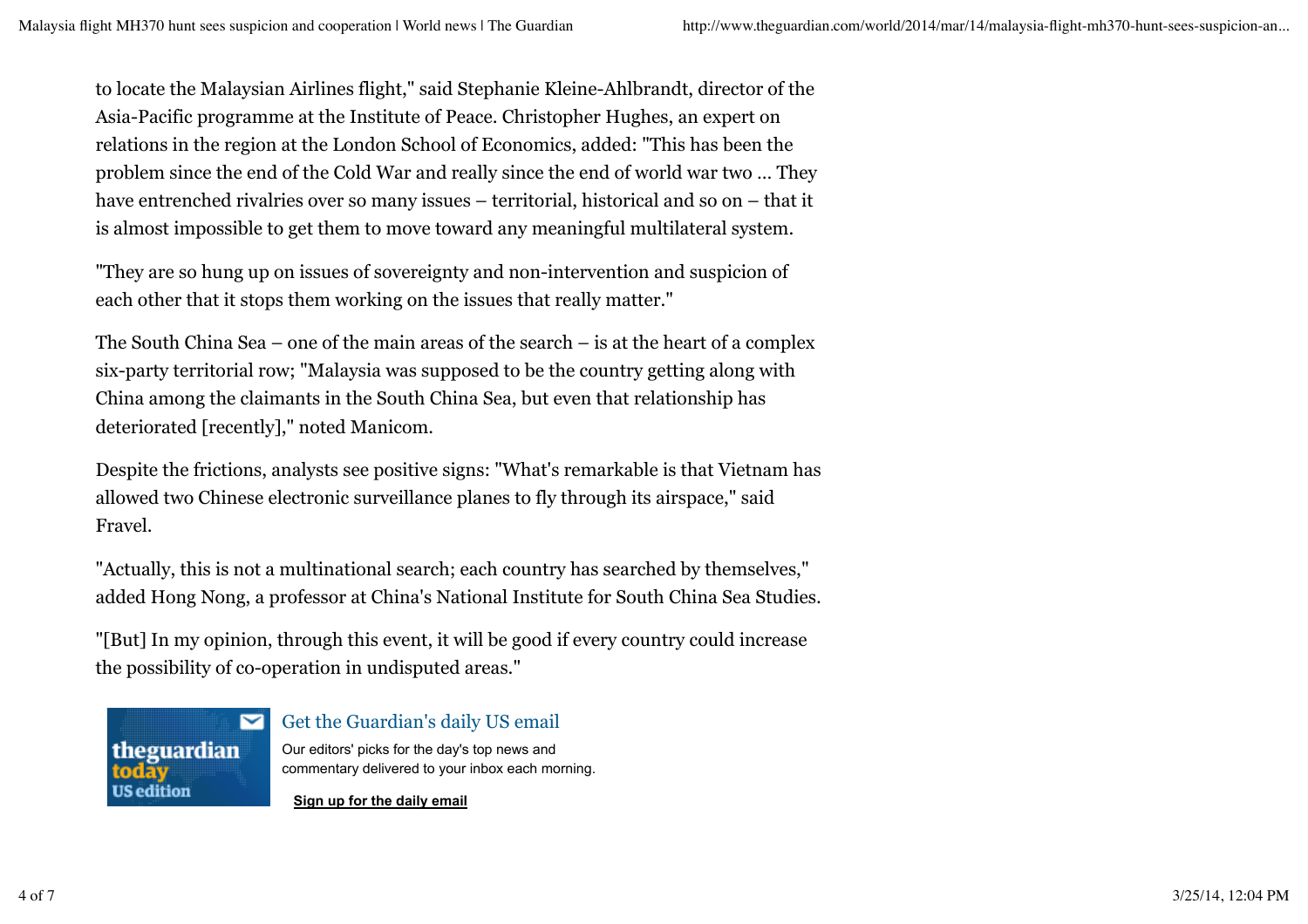#### **More from the guardian**



So do their parents 19 Mar 2014

24 Mar 2014

World Trade Center 20 Mar 2014

#### **More from around the web**



This Isn't the First Time a Giant Plane With GPS **Trackin** (Vocativ)



Missing Plane? (DC 101)



Did Courtney Love Find the Courtney Love Thinks She Found Missing Flight 370 (Fuse)



F malausia Flight 370

Is Missing Malaysia Plane a Case of Air Piracy? (Bloomberg)

# **Ads by Google**

Silva Mind Control Download The Famous Silva Mind Centering Exercise... For Free www.silvalifesystem.com Lumosity Brain Games Train memory and attention with scientific brain games.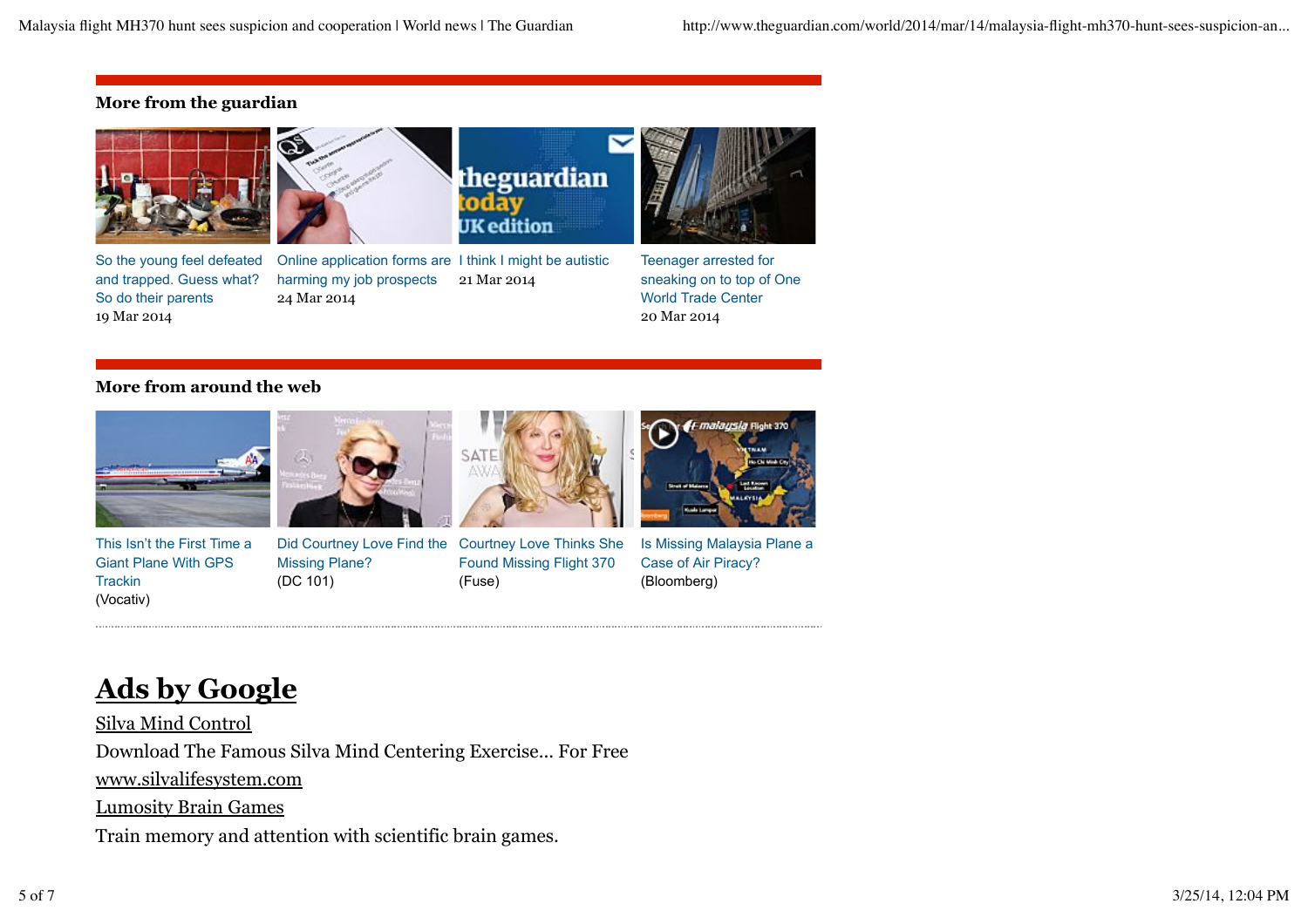www.lumosity.com Free Plants vs Zombies Use Your Arsenal of Plants to Keep Zombies Away! Play it at GameHouse. www.gamehouse.com